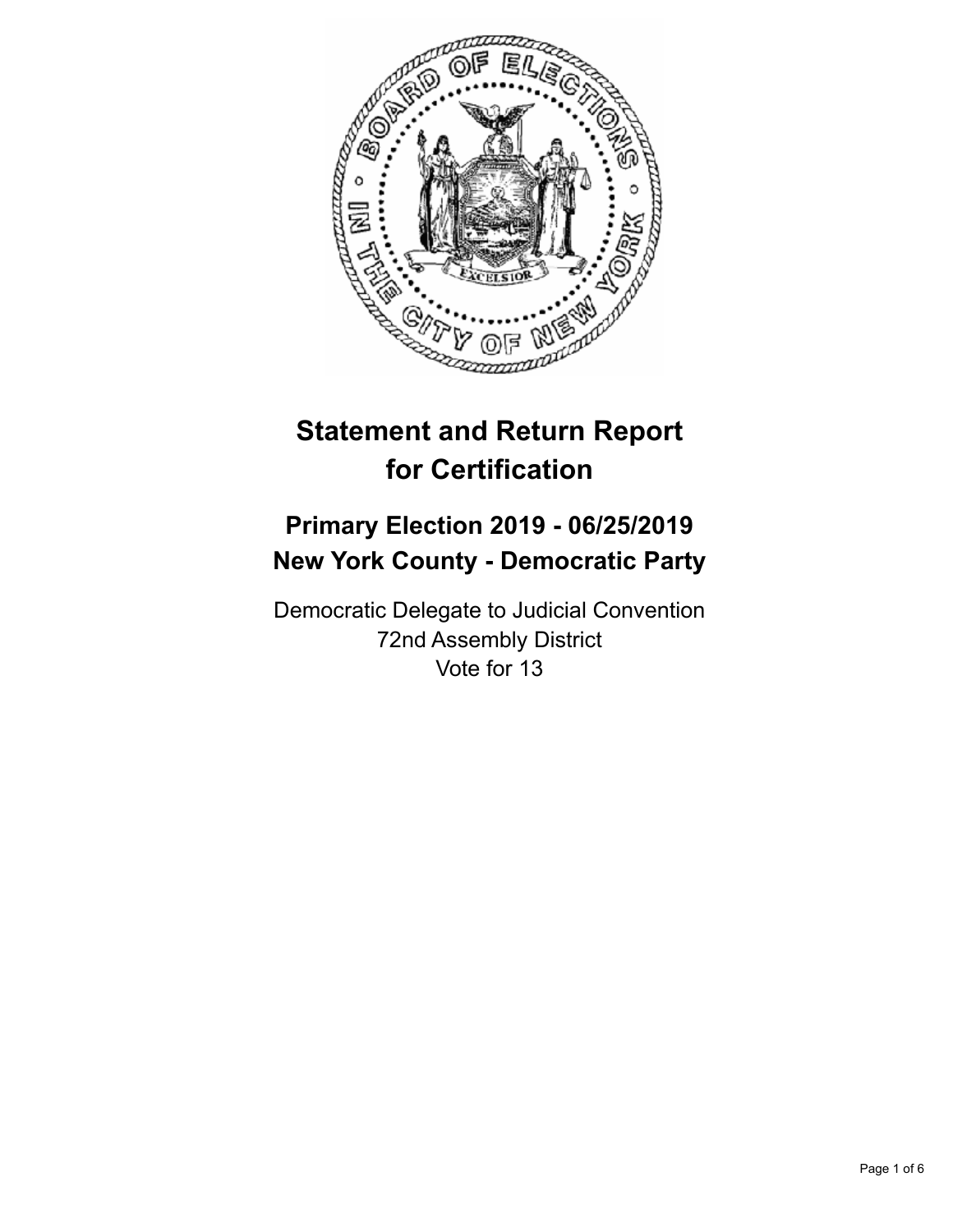

#### **Assembly District 72**

| PUBLIC COUNTER                                           | 1,590        |
|----------------------------------------------------------|--------------|
| MANUALLY COUNTED EMERGENCY                               | 0            |
| <b>ABSENTEE / MILITARY</b>                               | 94           |
| <b>AFFIDAVIT</b>                                         | 11           |
| <b>Total Ballots</b>                                     | 1,695        |
| Less - Inapplicable Federal/Special Presidential Ballots | 0            |
| <b>Total Applicable Ballots</b>                          | 1,695        |
| <b>ELIZABETH PEPIN</b>                                   | 913          |
| <b>JACKELINE DELUNA</b>                                  | 825          |
| CAROLYN MURTAUGH                                         | 860          |
| <b>CAROLE MULLIGAN</b>                                   | 819          |
| ANDREA KORNBLUTH                                         | 786          |
| <b>GEORGE ESPINAL</b>                                    | 795          |
| <b>GRAHAM CIRAULO</b>                                    | 664          |
| <b>JOSUE PEREZ</b>                                       | 796          |
| <b>MICHAEL ORTIZ</b>                                     | 745          |
| <b>CARINA VILLALONA</b>                                  | 804          |
| <b>RUBY PALMA</b>                                        | 764          |
| <b>EDWIN ROSARIO</b>                                     | 750          |
| <b>BRUNILDA RODRIGUEZ</b>                                | 427          |
| <b>ANGELA RODRIGUEZ</b>                                  | 466          |
| MICAELA LUGO                                             | 343          |
| RAMON DE LA ROSA                                         | 374          |
| <b>ELIZABETH BATISTA</b>                                 | 478          |
| ANA B. SANTANA                                           | 411          |
| <b>FERNANDO MENDEZ</b>                                   | 338          |
| ROSARIO A. CAPELLAN                                      | 361          |
| DONNA E. JAMES                                           | 417          |
| PAULETTE O. SHOMO                                        | 303          |
| <b>CARMEN DE LA ROSA</b>                                 | 659          |
| <b>JUDITH N. AMARO</b>                                   | 348          |
| <b>BARBARA M. FRAZIER</b>                                | 427          |
| AL TAYLOR (WRITE-IN)                                     | 1            |
| ALFRED MILLER JR. (WRITE-IN)                             | 1            |
| ANGELA LIPSMAN (WRITE-IN)                                | 2            |
| ARIENE SCHULMAN (WRITE-IN)                               | 1            |
| BRIAN LEHRER (WRITE-IN)                                  | 1            |
| CHRIS LYUCH (WRITE-IN)                                   | 1            |
| DAVE HUNT (WRITE-IN)                                     | 1            |
| EDITH PRENTISS (WRITE-IN)                                | 1            |
| EDWIN F. CABLE (WRITE-IN)                                | 1            |
| ELIZABETH SALAZAR (WRITE-IN)                             | 1            |
| ERNESTO ANASTASIO (WRITE-IN)                             | 1            |
| FIDEL BUFF (WRITE-IN)                                    | 1            |
| GABRIELLE R. SHATAN (WRITE-IN)                           | 3            |
| GREGORY MARO (WRITE-IN)                                  | $\mathbf{1}$ |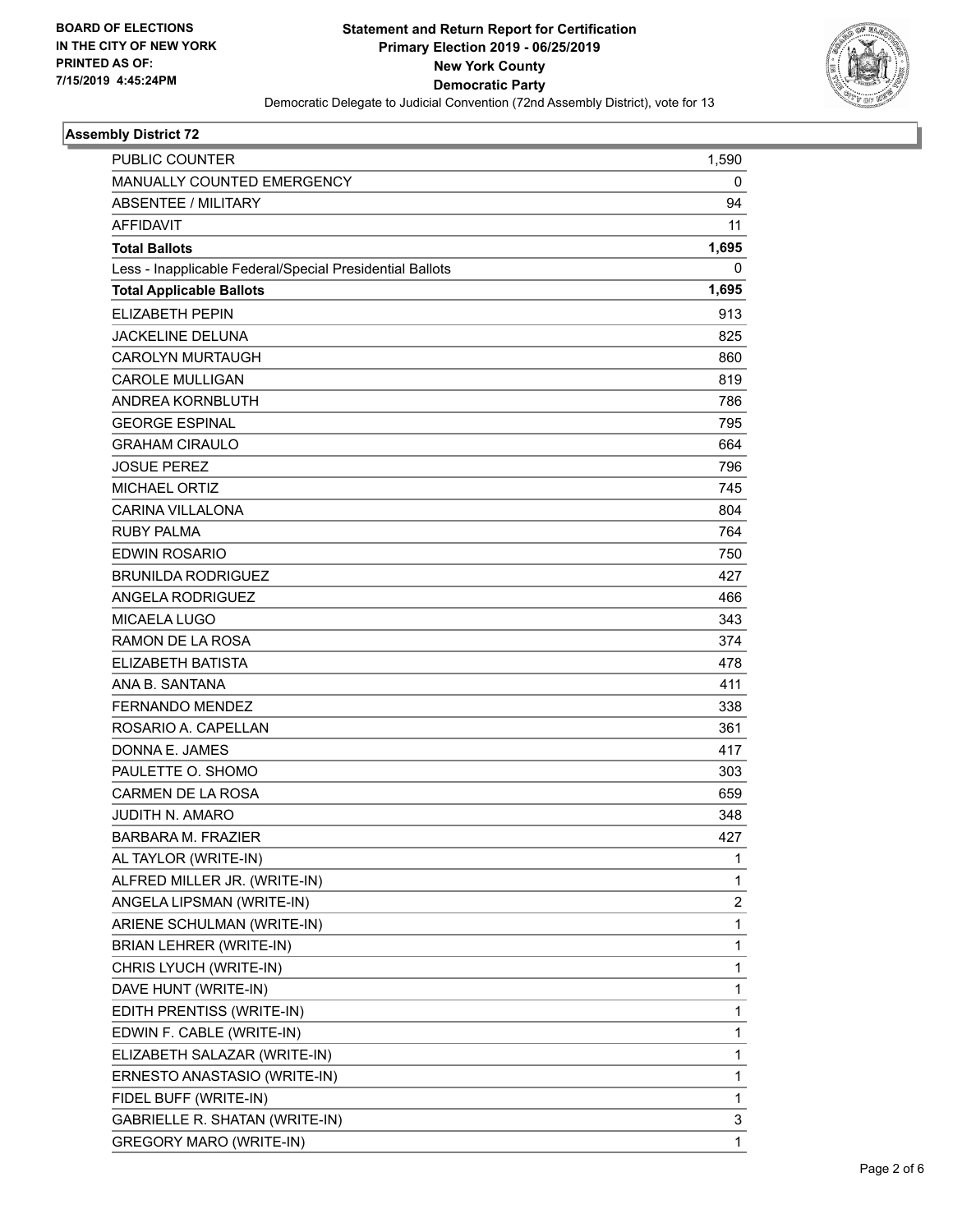

#### **Assembly District 72**

| HECTOR MAGUIEIRA (WRITE-IN)               | 1                       |
|-------------------------------------------|-------------------------|
| JARED MELUILLE (WRITE-IN)                 | 1                       |
| JASON LAUFER (WRITE-IN)                   | 1                       |
| JOANNA T. KATZ (WRITE-IN)                 | 1                       |
| JOHN E. ROGERS (WRITE-IN)                 | 1                       |
| JON FISHMAN (WRITE-IN)                    | 1                       |
| LESLEY HALLIDAY (WRITE-IN)                | 1                       |
| LETITIA JAMES (WRITE-IN)                  | 1                       |
| LILY CORSON (WRITE-IN)                    | 1                       |
| LONNIE COOPER (WRITE-IN)                  | 1                       |
| MADONA GOATS (WRITE-IN)                   | 1                       |
| MAGGIE CLARK (WRITE-IN)                   | 3                       |
| MARISELA VANDERHORST (WRITE-IN)           | $\mathbf{1}$            |
| MARTIN COLLINS (WRITE-IN)                 | $\mathbf{1}$            |
| MATTHEW SILAS (WRITE-IN)                  | 1                       |
| MIA EISNER-GRYNBERG (WRITE-IN)            | $\mathbf{1}$            |
| MIKE GORDON (WRITE-IN)                    | 1                       |
| PAGE MCCONNELL (WRITE-IN)                 | 1                       |
| PALOMA LARA (WRITE-IN)                    | 1                       |
| PETER WALSH (WRITE-IN)                    | 1                       |
| PHILLIP SIMPSON (WRITE-IN)                | $\overline{\mathbf{c}}$ |
| PRESTON NIDLICK (WRITE-IN)                | 1                       |
| RACHEL STERN (WRITE-IN)                   | 1                       |
| RAQUEL CEPEDA (WRITE-IN)                  | 1                       |
| ROB KLEINBARDT (WRITE-IN)                 | 1                       |
| ROBERT JACKSON (WRITE-IN)                 | 1                       |
| RONALD LEWIS-MCCOY (WRITE-IN)             | 1                       |
| SELINA GREENE (WRITE-IN)                  | 1                       |
| SUZANNE MALITZ (WRITE-IN)                 | 1                       |
| THOMAS J. O'DONNELL (WRITE-IN)            | 1                       |
| TIFFANY CUBAN (WRITE-IN)                  | $\mathbf{1}$            |
| TJ HATEM (WRITE-IN)                       | 1                       |
| UNATTRIBUTABLE WRITE-IN (WRITE-IN)        | 42                      |
| UNCOUNTED WRITE-IN PER STATUTE (WRITE-IN) | 8                       |
| <b>Total Votes</b>                        | 14,975                  |
| Unrecorded                                | 7,060                   |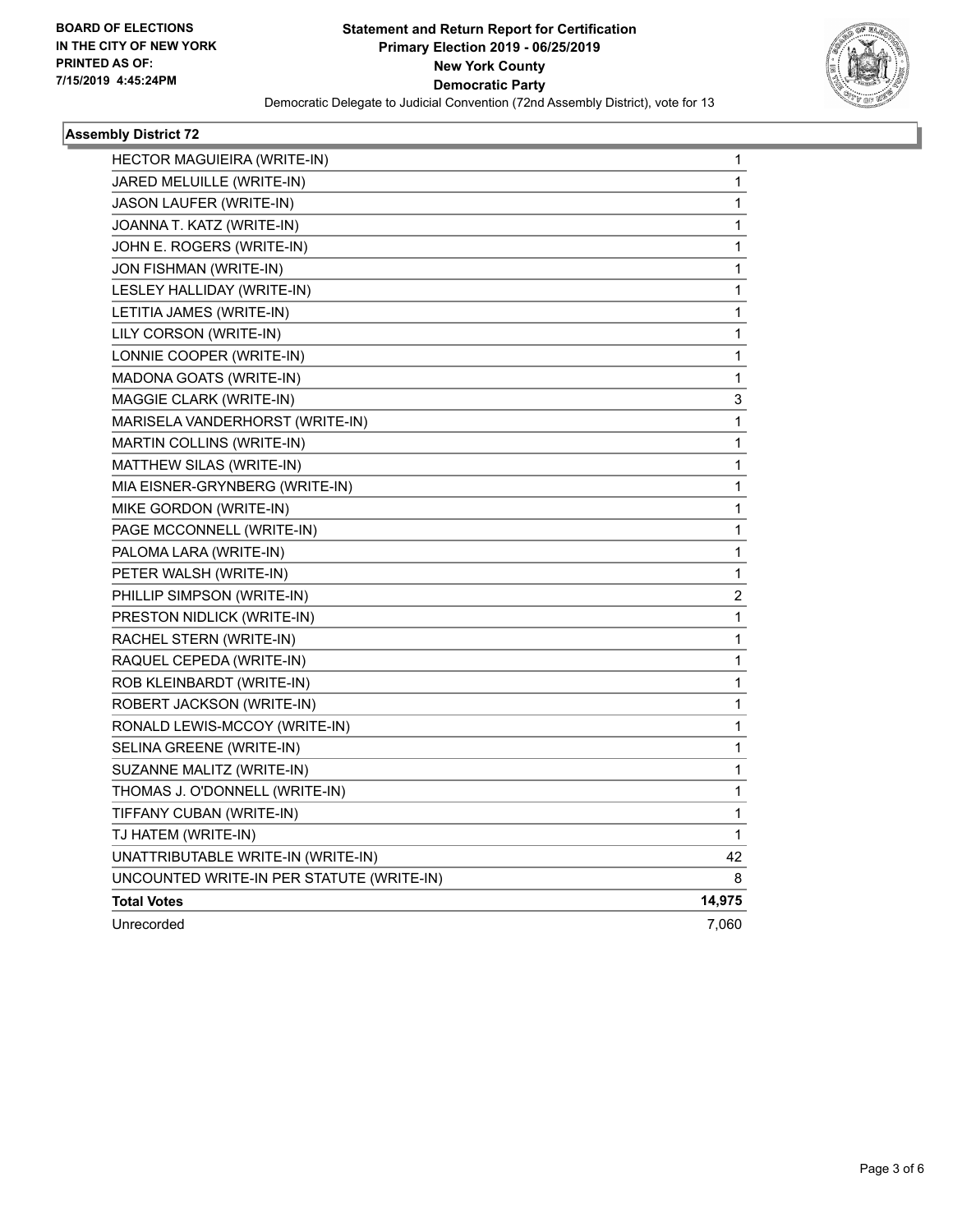

#### **Total for Democratic Delegate to Judicial Convention (72nd Assembly District) - New York County**

| PUBLIC COUNTER                                           | 1,590        |
|----------------------------------------------------------|--------------|
| MANUALLY COUNTED EMERGENCY                               | 0            |
| <b>ABSENTEE / MILITARY</b>                               | 94           |
| <b>AFFIDAVIT</b>                                         | 11           |
| <b>Total Ballots</b>                                     | 1,695        |
| Less - Inapplicable Federal/Special Presidential Ballots | 0            |
| <b>Total Applicable Ballots</b>                          | 1,695        |
| <b>ELIZABETH PEPIN</b>                                   | 913          |
| <b>JACKELINE DELUNA</b>                                  | 825          |
| <b>CAROLYN MURTAUGH</b>                                  | 860          |
| <b>CAROLE MULLIGAN</b>                                   | 819          |
| ANDREA KORNBLUTH                                         | 786          |
| <b>GEORGE ESPINAL</b>                                    | 795          |
| <b>GRAHAM CIRAULO</b>                                    | 664          |
| <b>JOSUE PEREZ</b>                                       | 796          |
| <b>MICHAEL ORTIZ</b>                                     | 745          |
| <b>CARINA VILLALONA</b>                                  | 804          |
| <b>RUBY PALMA</b>                                        | 764          |
| <b>EDWIN ROSARIO</b>                                     | 750          |
| <b>BRUNILDA RODRIGUEZ</b>                                | 427          |
| ANGELA RODRIGUEZ                                         | 466          |
| <b>MICAELA LUGO</b>                                      | 343          |
| RAMON DE LA ROSA                                         | 374          |
| <b>ELIZABETH BATISTA</b>                                 | 478          |
| ANA B. SANTANA                                           | 411          |
| <b>FERNANDO MENDEZ</b>                                   | 338          |
| ROSARIO A. CAPELLAN                                      | 361          |
| DONNA E. JAMES                                           | 417          |
| PAULETTE O. SHOMO                                        | 303          |
| <b>CARMEN DE LA ROSA</b>                                 | 659          |
| <b>JUDITH N. AMARO</b>                                   | 348          |
| <b>BARBARA M. FRAZIER</b>                                | 427          |
| AL TAYLOR (WRITE-IN)                                     | $\mathbf{1}$ |
| ALFRED MILLER JR. (WRITE-IN)                             | 1            |
| ANGELA LIPSMAN (WRITE-IN)                                | 2            |
| ARIENE SCHULMAN (WRITE-IN)                               | 1            |
| BRIAN LEHRER (WRITE-IN)                                  | 1            |
| CHRIS LYUCH (WRITE-IN)                                   | 1            |
| DAVE HUNT (WRITE-IN)                                     | 1            |
| EDITH PRENTISS (WRITE-IN)                                | 1            |
| EDWIN F. CABLE (WRITE-IN)                                | 1            |
| ELIZABETH SALAZAR (WRITE-IN)                             | 1            |
| ERNESTO ANASTASIO (WRITE-IN)                             | 1            |
| FIDEL BUFF (WRITE-IN)                                    | 1            |
| GABRIELLE R. SHATAN (WRITE-IN)                           | 3            |
| <b>GREGORY MARO (WRITE-IN)</b>                           | 1            |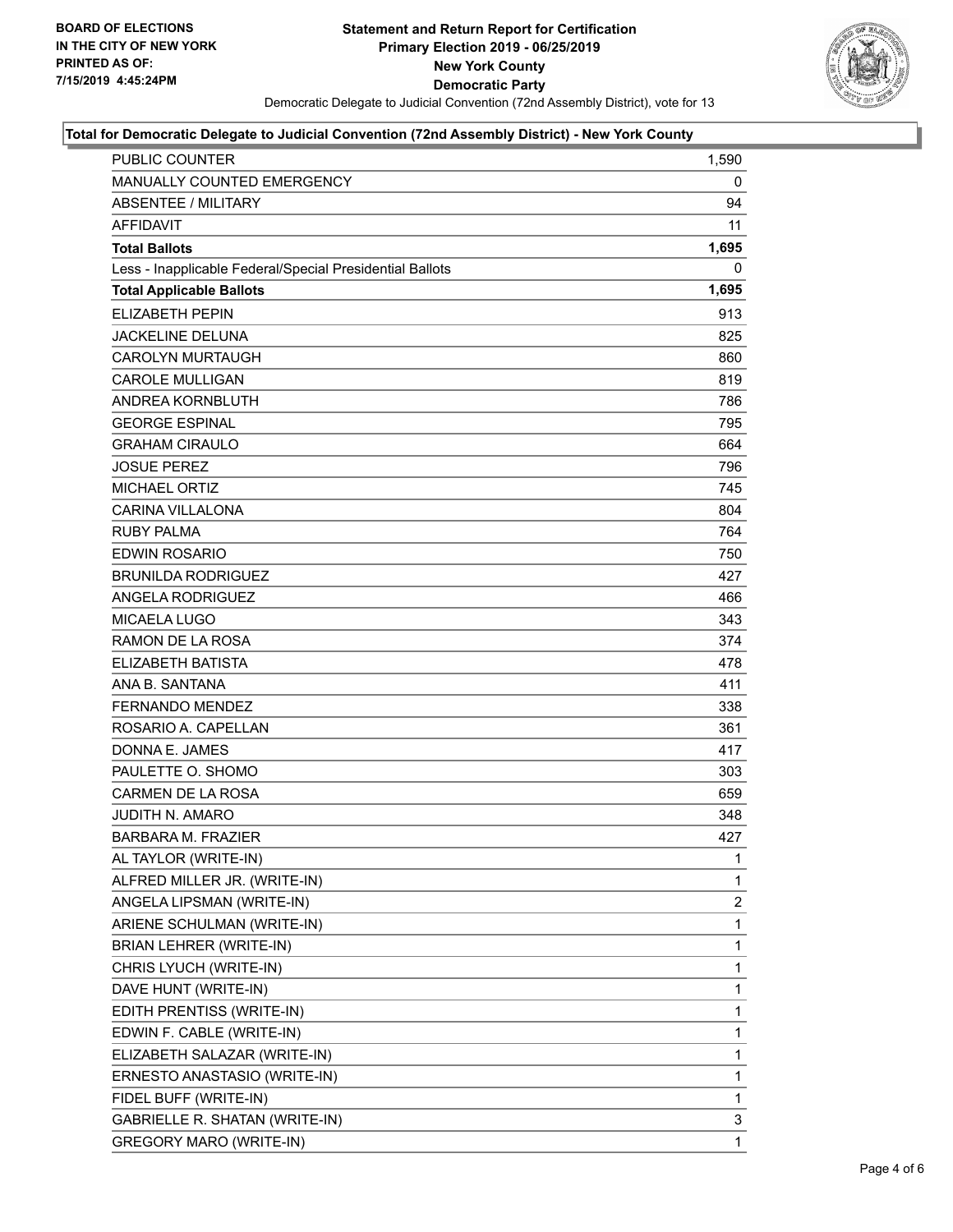

#### **Total for Democratic Delegate to Judicial Convention (72nd Assembly District) - New York County**

| HECTOR MAGUIEIRA (WRITE-IN)               | 1           |
|-------------------------------------------|-------------|
| JARED MELUILLE (WRITE-IN)                 | 1           |
| JASON LAUFER (WRITE-IN)                   | 1           |
| JOANNA T. KATZ (WRITE-IN)                 | 1           |
| JOHN E. ROGERS (WRITE-IN)                 | 1           |
| JON FISHMAN (WRITE-IN)                    | 1           |
| LESLEY HALLIDAY (WRITE-IN)                | 1           |
| LETITIA JAMES (WRITE-IN)                  | 1           |
| LILY CORSON (WRITE-IN)                    | 1           |
| LONNIE COOPER (WRITE-IN)                  | 1           |
| MADONA GOATS (WRITE-IN)                   | 1           |
| MAGGIE CLARK (WRITE-IN)                   | 3           |
| MARISELA VANDERHORST (WRITE-IN)           | 1           |
| MARTIN COLLINS (WRITE-IN)                 | 1           |
| MATTHEW SILAS (WRITE-IN)                  | 1           |
| MIA EISNER-GRYNBERG (WRITE-IN)            | 1           |
| MIKE GORDON (WRITE-IN)                    | 1           |
| PAGE MCCONNELL (WRITE-IN)                 | 1           |
| PALOMA LARA (WRITE-IN)                    | 1           |
| PETER WALSH (WRITE-IN)                    | 1           |
| PHILLIP SIMPSON (WRITE-IN)                | 2           |
| PRESTON NIDLICK (WRITE-IN)                | 1           |
| RACHEL STERN (WRITE-IN)                   | 1           |
| RAQUEL CEPEDA (WRITE-IN)                  | 1           |
| ROB KLEINBARDT (WRITE-IN)                 | 1           |
| ROBERT JACKSON (WRITE-IN)                 | 1           |
| RONALD LEWIS-MCCOY (WRITE-IN)             | 1           |
| SELINA GREENE (WRITE-IN)                  | 1           |
| SUZANNE MALITZ (WRITE-IN)                 | 1           |
| THOMAS J. O'DONNELL (WRITE-IN)            | 1           |
| TIFFANY CUBAN (WRITE-IN)                  | 1           |
| TJ HATEM (WRITE-IN)                       | $\mathbf 1$ |
| UNATTRIBUTABLE WRITE-IN (WRITE-IN)        | 42          |
| UNCOUNTED WRITE-IN PER STATUTE (WRITE-IN) | 8           |
| <b>Total Votes</b>                        | 14,975      |
| Unrecorded                                | 7,060       |